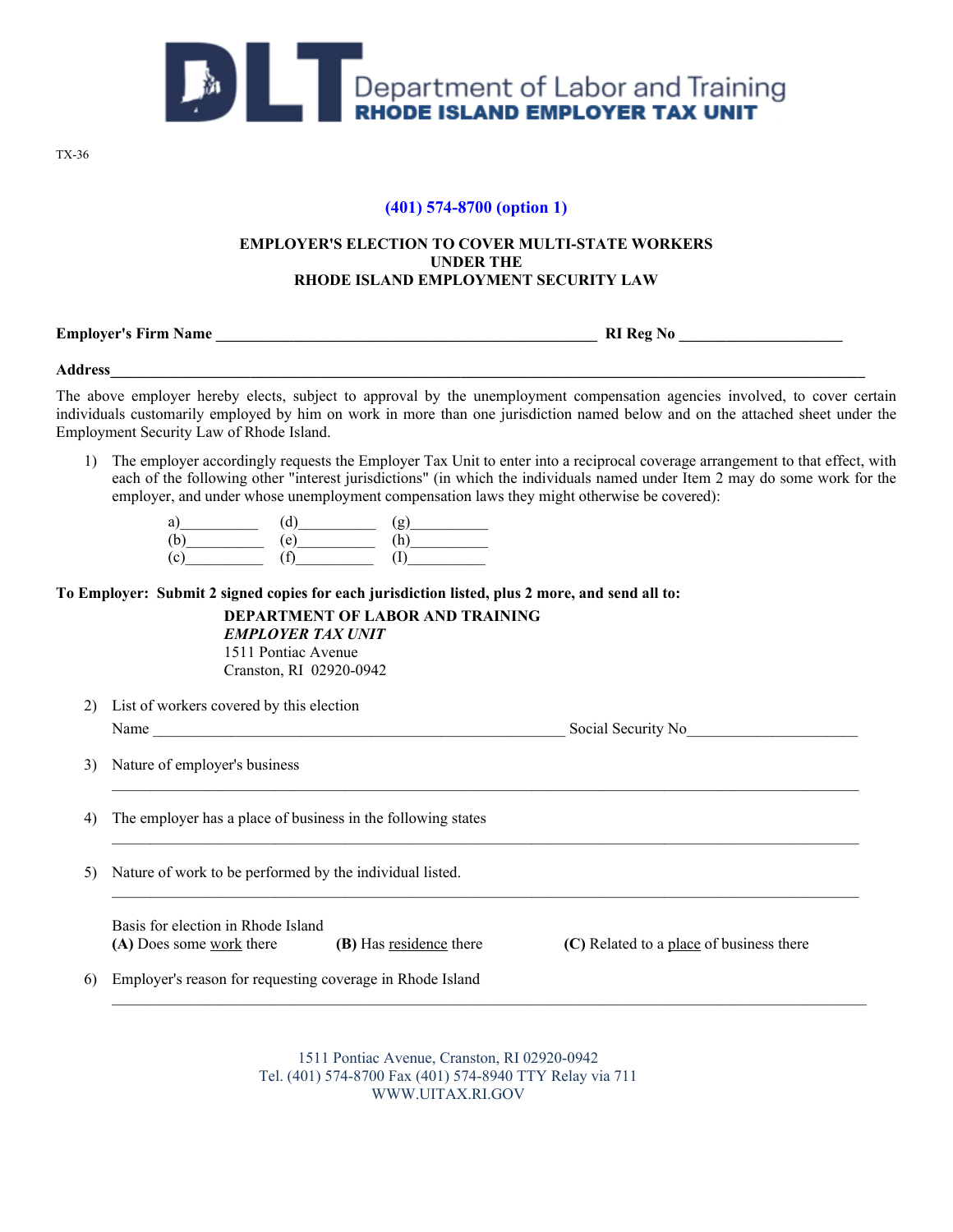

- 7) The employer requests that election become effective as of the beginning of a calendar quarter, namely as of
- 8) This election, if approved, shall remain operative as to the individuals listed herewith until terminated in accordance with the current applicable regulation of the Rhode Island Employer Tax section.
- 9) The employer hereby agrees to give each individual covered by this election a notice thereof, promptly after its approval on this form, to be supplied by the Rhode Island Employer Tax Section and to file copies thereof with said agency.
- 10) To prevent this election from denying unemployment compensation coverage to workers not listed hereon, the employer hereby agrees with each interested jurisdiction approving this election that it may count the workers covered by this election, and their wages, as if this election did not apply, for the purpose of determining whether the employer is covered by the law of such jurisdiction and whether any other workers employed by him are covered by said law.